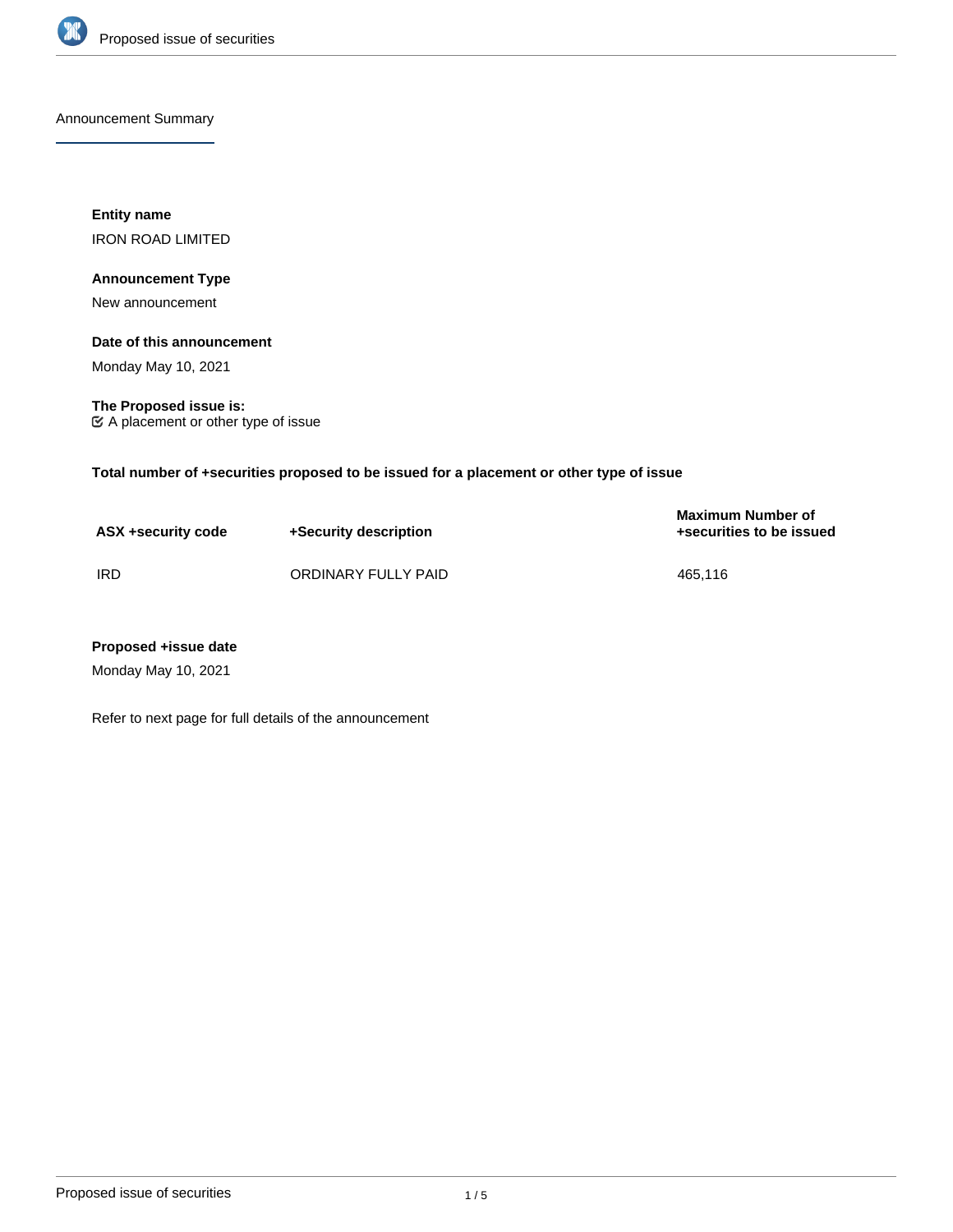

Part 1 - Entity and announcement details

## **1.1 Name of +Entity**

## IRON ROAD LIMITED

We (the entity named above) give ASX the following information about a proposed issue of +securities and, if ASX agrees to +quote any of the +securities (including any rights) on a +deferred settlement basis, we agree to the matters set out in Appendix 3B of the ASX Listing Rules.

**1.2 Registered Number Type**

ABN

**Registration Number**

51128698108

**1.3 ASX issuer code**

IRD

## **1.4 The announcement is**

New announcement

**1.5 Date of this announcement**

Monday May 10, 2021

**1.6 The Proposed issue is:**

A placement or other type of issue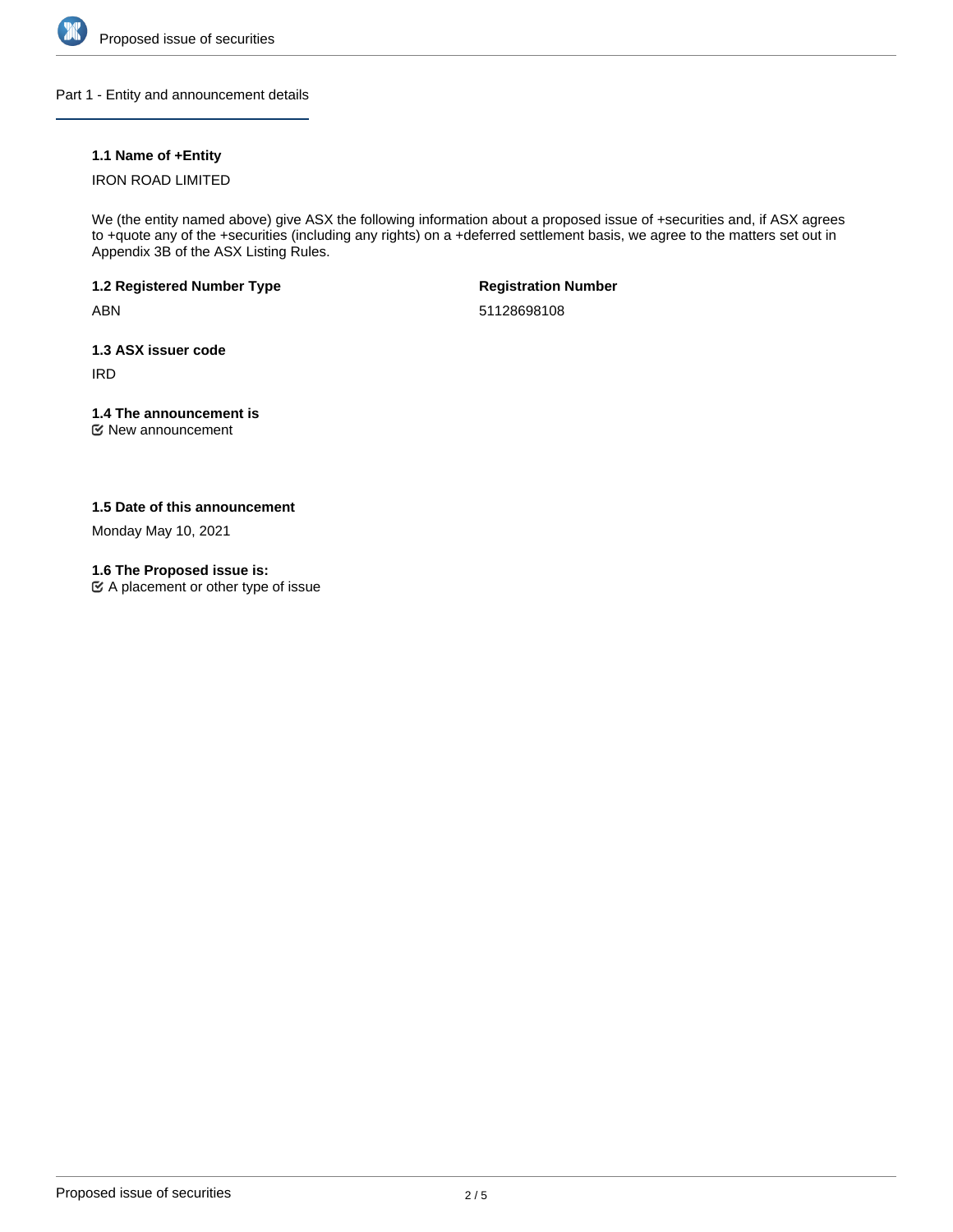

Part 7 - Details of proposed placement or other issue

Part 7A - Conditions

**7A.1 - Are any of the following approvals required for the placement or other type of issue?**

- **+Security holder approval**
- **Court approval**
- **Lodgement of court order with +ASIC**
- **ACCC approval**
- **FIRB approval**
- **Another approval/condition external to the entity**

No

Part 7B - Issue details

**Is the proposed security a 'New class' (+securities in a class that is not yet quoted or recorded by ASX) or an 'Existing class' (additional securities in a class that is already quoted or recorded by ASX)?** Existing class

**Will the proposed issue of this +security include an offer of attaching +securities?** No

Details of +securities proposed to be issued

**ASX +security code and description**

IRD : ORDINARY FULLY PAID

#### **Number of +securities proposed to be issued**

465,116

**Offer price details**

#### **Are the +securities proposed to be issued being issued for a cash consideration?** No

### **Please describe the consideration being provided for the +securities**

Professional services

### **Please provide an estimate of the AUD equivalent of the consideration being provided for the +securities**

100,000.000000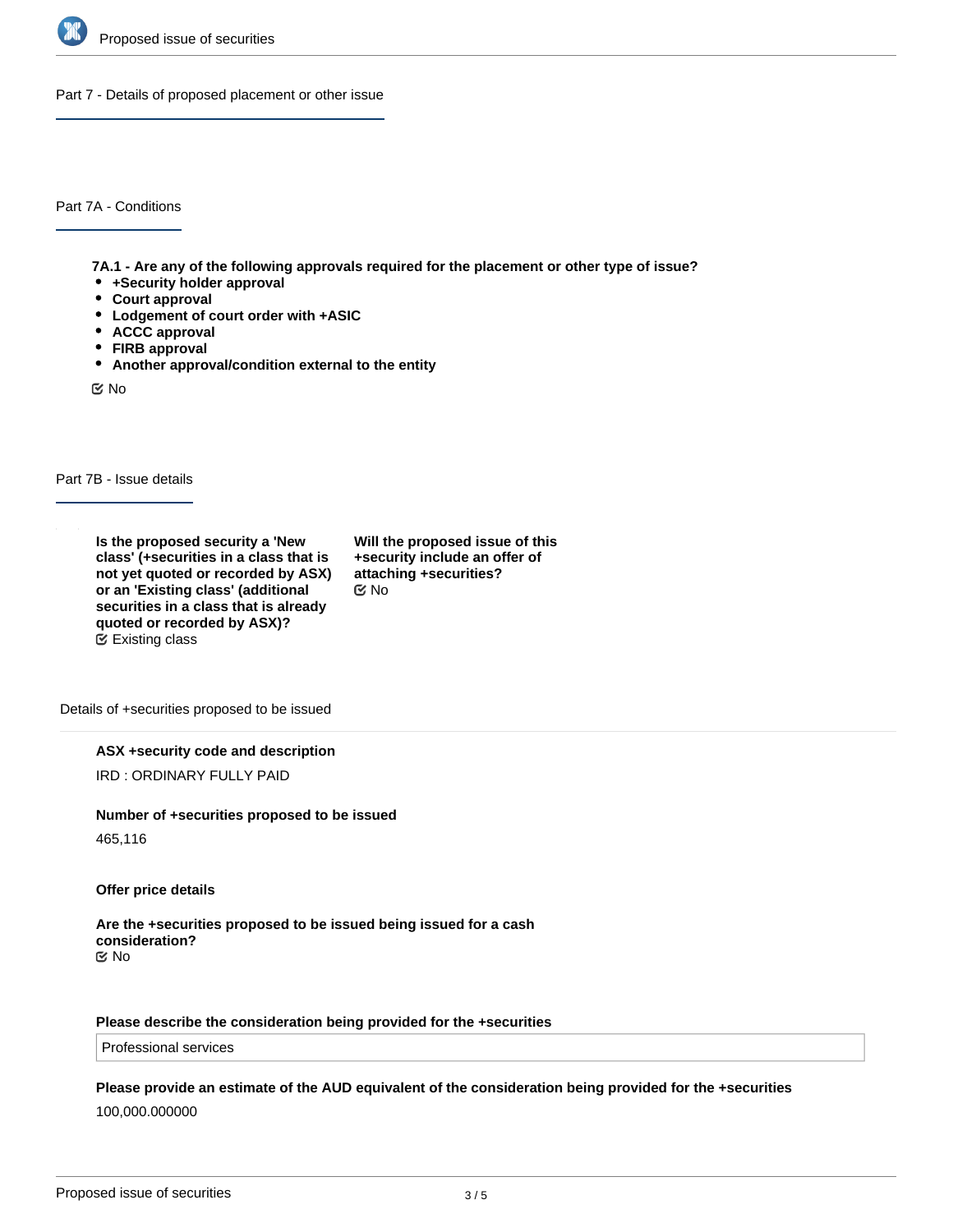

**Will these +securities rank equally in all respects from their issue date with the existing issued +securities in that class?** No

**If some of the issued +securities do not rank equally**

**Is the actual date from which the +securities will rank equally (non-ranking end date) known?** Yes

**Provide the actual non-ranking end date**

Tuesday May 10, 2022

**Please state the extent to which the +securities do not rank equally:**

- **In relation to the next dividend, distribution or interest payment; or**
- **For any other reason**

The securities are subject to voluntary escrow for a period of 12 months from date of issue.

Part 7C - Timetable

# **7C.1 Proposed +issue date**

Monday May 10, 2021

Part 7D - Listing Rule requirements

**7D.1 Has the entity obtained, or is it obtaining, +security holder approval for the entire issue under listing rule 7.1?** No

**7D.1b Are any of the +securities proposed to be issued without +security holder approval using the entity's 15% placement capacity under listing rule 7.1?** Yes

**7D.1b ( i ) How many +securities are proposed to be issued without security holder approval using the entity's 15% placement capacity under listing rule 7.1?**

465,116

**7D.1c Are any of the +securities proposed to be issued without +security holder approval using the entity's additional 10% placement capacity under listing rule 7.1A (if applicable)?** No

**7D.2 Is a party referred to in listing rule 10.11 participating in the proposed issue?** No

**7D.3 Will any of the +securities to be issued be +restricted securities for the purposes of the listing rules?** No

**7D.4 Will any of the +securities to be issued be subject to +voluntary escrow?** Yes